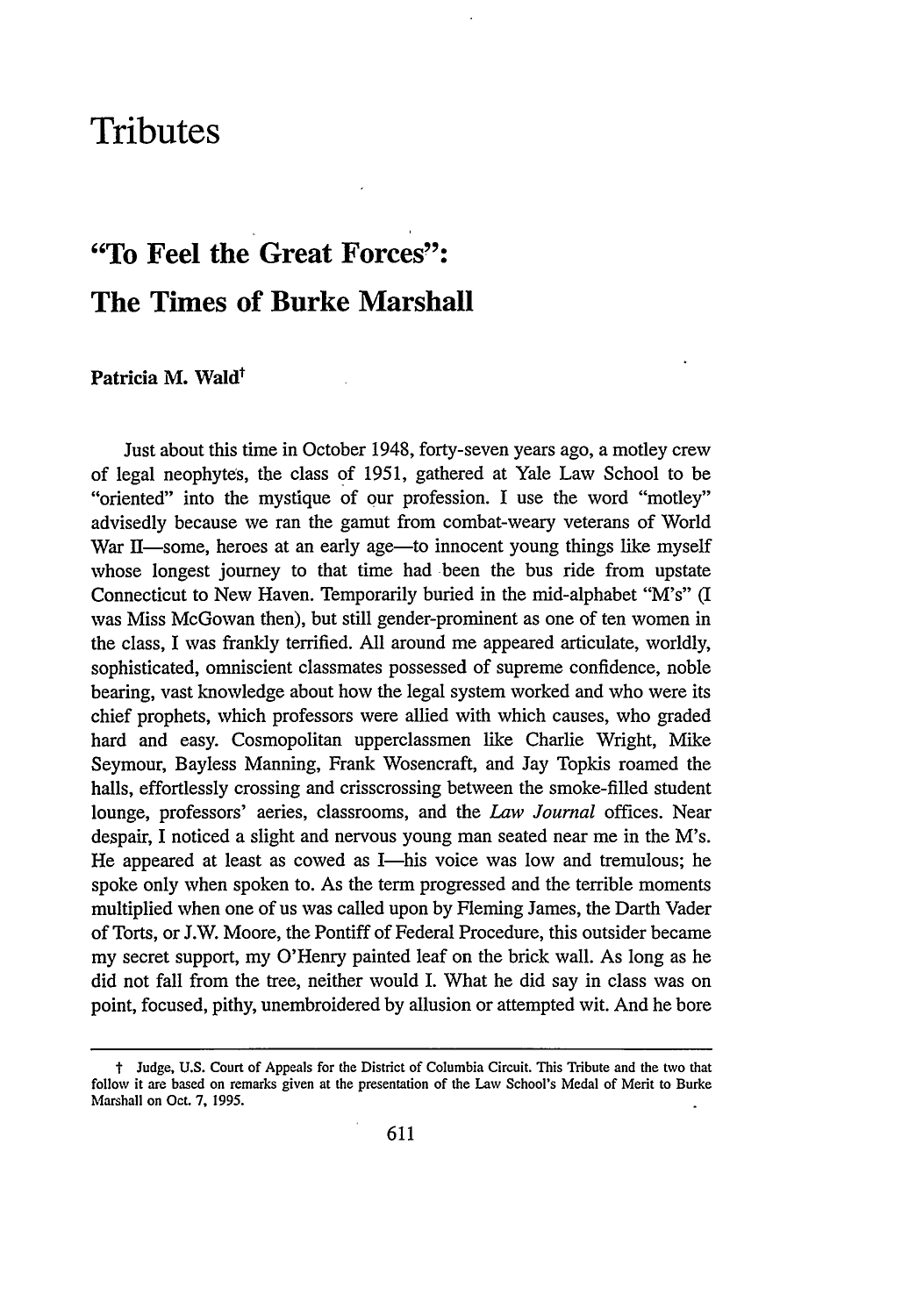no trace of contact with the anointed circle of the wise and all-knowing. The facade, of course, was torn away at the end of the first semester when Burke Marshall was unmasked as a class leader, eventually a *Law Journal* officer and a sage and authoritative presence in the Law School. But by then he had already served his prime function for me-an illusory but necessary brake against a dreaded fall into the abyss below.

Fast-forward a decade. Washington-based Yale lawyers from the early '50s are busy with their law firms, their suburban school boards, their kids. The Marshalls-Burke and Violet and their three daughters-live a few blocks away in Chevy Chase from the rapidly multiplying Walds; we share pediatricians, the YLS Alumni Association, and some embryonic attempts to integrate the local public pool. Burke has established a reputation as an eminent antitrust expert. And then one day in early 1961 we pick up the *Washington Post* and with some astonishment see that our newly elected President, John F. Kennedy, has chosen Burke Marshall as head of the Civil Rights Division at Justice.

Victor Navasky's account of the critical interview between Burke and Robert Kennedy in his book *Kennedy Justice-however* accurate-sounds plausible. Describing the successful young Covington partner as "reticent" and "frail-looking," he recounts that Marshall at the end assumed he would be offered the Antitrust spot, if indeed he were offered anything at all. The interview was reportedly a disaster—neither man said a word for ten minutes, after which Burke told his wife, "'I blew it,"' and Kennedy confided to an associate, "'I have nothing in common with that man.""

But, according to then-Deputy Attorney General Byron White, Burke was exactly what the new administration wanted, not "a committed civil rights activist.., set on using law as a social instrument." Instead, "'We thought it would be more interesting to get a first-class lawyer who would do the job in a technically proficient way that would be defensible in court---that Southerners would not think of as a vendetta, but as an even-handed application of the law."<sup>2</sup>

The Senate quickly confirmed Burke, after making sure that he had no affiliation whatsoever with the NAACP or any other civil rights organizations (though they fretted a bit about a contribution to the ACLU). He freely admitted under somewhat anemic questioning that he had no experience in the civil rights field and no plans or agenda to carry forward into his new job. He described his future duties like this: "We will present a case when we think a case is justified, and the court will either decide it for or against the

2. *Id.* at **162.**

**<sup>1.</sup>** VICTOR **S.** NAVASKY, **KENNEDY JUSTICE 161-62 (1971).**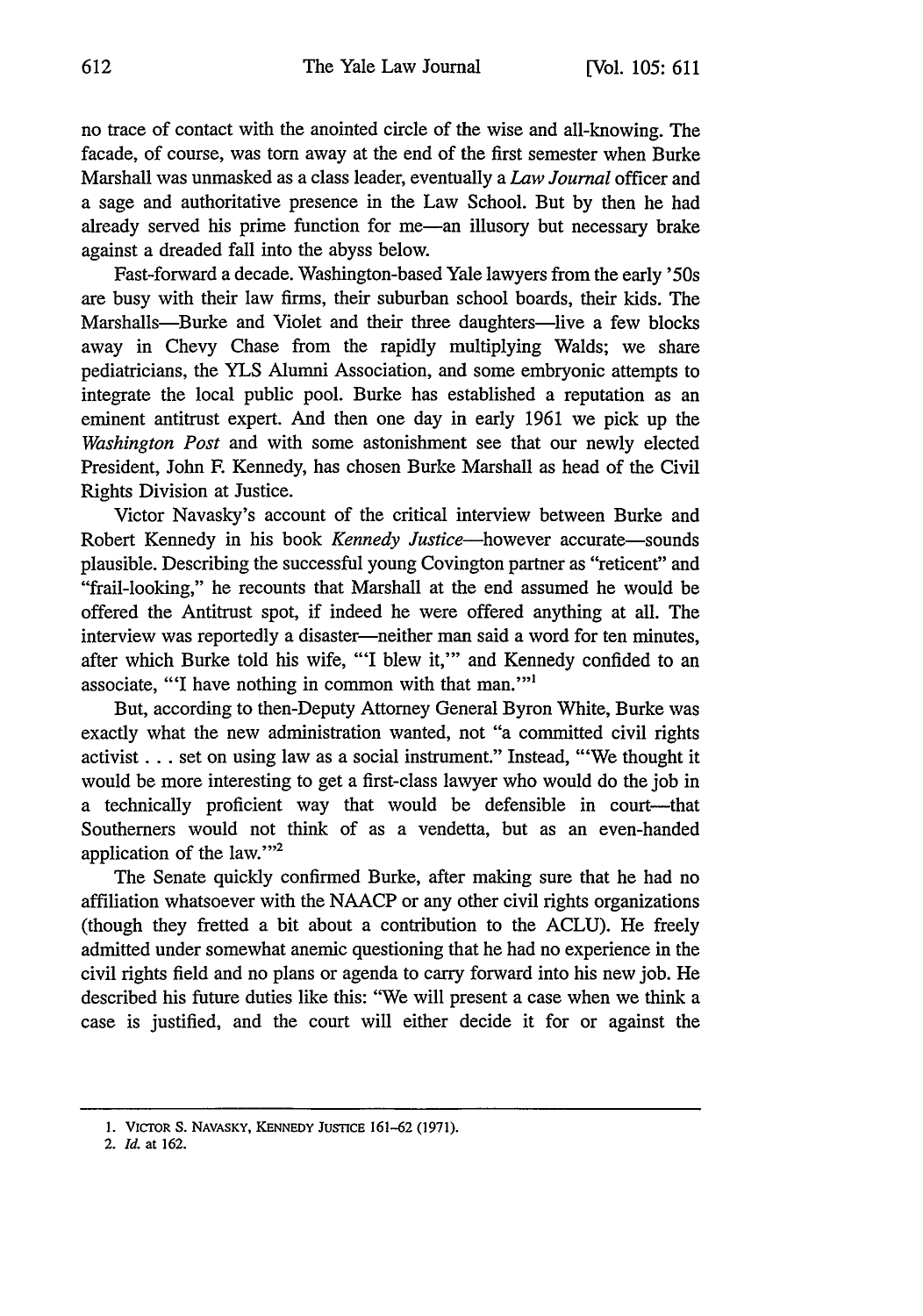### Wald

Government. If it decides for the Government, it will order relief."'3 Over and out. He had thirty-one lawyers at his disposal.

That, of course, was not the way things were destined to work out between 1961 and 1965-five pivotal years for the civil rights movement, convulsive ones for the nation; years in which Burke Marshall stood tall in the vanguard of the country's long overdue push to make the right to vote real for black Americans. No chronicle of those tumultuous times—Richard Reeves's *President Kennedy,4* Taylor Branch's *Parting the Waters,5* Navasky's *Kennedy Justice,6* Jack Bass's *Taming the Storm,7* PBS's award-winning *Eyes on the Prize8-fails* to document his central role in planning the strategies; negotiating with the players, Martin Luther King, Governors Barnett and Wallace; arguing the appeals before Frank Johnson, Minor Wisdom, and the other "unlikely heroes"<sup>9</sup> on the Fifth Circuit bench (not a one of whom would be a sure bet for confirmation-or even nomination-today); and parsing the constitutional basis for the Civil Rights Act of 1964. He had alongside, it is true, a magnificent DOJ team-Byron White, John Douglas, Louis Oberdorfer, John Nolan, John Siegenthaler, John Doar, Steve Pollak, not everyone from Yale, but most—under the direction of Attorney General Robert Kennedy, a man who, in the words of columnist Joe Kraft, "'got everybody to play above their heads."<sup>10</sup> But, on the other hand, it is easy to forget, in Doar's words, the "'really incredible lack of experience all of us had, from the Attorney General on down.""<sup>11</sup>

It must be difficult for those of you not of our generation to understand or appreciate the savagery, the intensity of the opposition in the early '60s to according blacks the right to vote, a right formally accorded them by the Fourteenth Amendment nearly a century before. With Robert Kennedy's pronouncement that the Justice Department would enforce basic suffrage, a hellish defiance broke loose. Southern registrars routinely rejected black applicants for failing literacy tests, failing to fill out complex forms correctly, failing to pay poll taxes. It often took months to notify an applicant if he or she had passed the voting test; registration offices were closed except for a few days a month; the names of all newly registered voters were published so as

*<sup>3.</sup> Nomination of Burke Marshall to Be an Assistant Attorney General: Hearings Before the Senate Comm. on the Judiciary,* 87th Cong., 1st Sess. 5 (1961) (statement of Burke Marshall).

<sup>4.</sup> **RICHARD REEVES,** PRESIDENT **KENNEDY:** PROFILE OF **POWER (1993).**

<sup>5.</sup> TAYLOR BRANCH, PARTING **THE WATERS: AMERICA IN THE KING** YEARS, **1954-63 (1988).**

**<sup>6.</sup>** NAVASKY, *supra* note **1.**

**<sup>7.</sup> JACK** BASS, **TAMING THE** STORM: **THE LIFE AND TIMES OF JUDGE** FRANK M. **JOHNSON,** JR., **AND** THE **SOUTH'S FIGHT** OVER CIVIL **RIGHTS (1993).**

<sup>8.</sup> EYES ON THE PRIZE: AMERICA'S CIVIL RIGHTS YEARS, 1954-1965 (Blackside, Inc. & PBS Video 1986-87).

**<sup>9.</sup> JACK** BASS, UNLIKELY HEROES: THE DRAMATIC STORY OF THE JUDGES OF THE FIFTH CIRCUIT WHO TRANSLATED THE BROWN DECISION INTO A REVOLUTION FOR EQUALITY (1981).

<sup>10.</sup> NAVASKY, *supra* note 1, at 182.

**<sup>11.</sup>** BASS, *supra* note 7, at 150.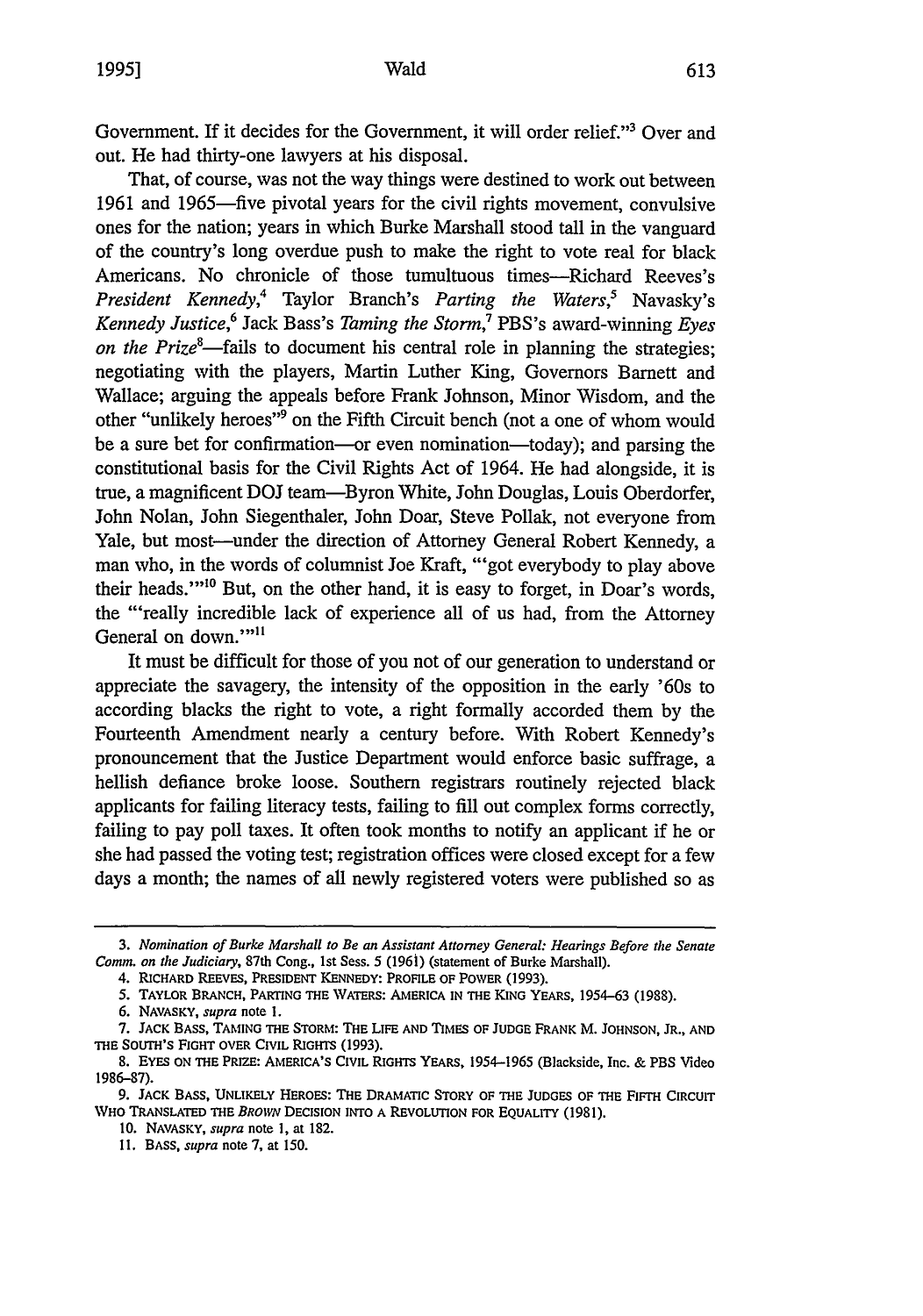to expose them to private vigilantism, harassment, and intimidation; prospective voters were required to "interpret" arcane tax provisions in the state or U.S. constitutions.

For civil rights leaders, fuming under such treatment, the time had come to stand and fight. In rapid succession came the Freedom Riders, buses full of white and black riders traversing state borders to defy the segregated canons of the deep South, the violence-ridden integration of the University of Mississippi by James Meredith, the Birmingham sit-ins and boycott of segregating merchants, the bombing deaths of little black girls at a Birmingham Sunday School, the March on Selma with Bull Connor's police dogs and firehoses loosed on demonstrators, and finally the "I Have a Dream" March on Washington. These events had little to do with tidily filed civil rights complaints entered onto federal court dockets for the wise disposition of thoughtful and diligent judges. These were blood-and-guts battles for human bodies and souls. In a 1983 retrospective, the *New Republic* commented about those years:

It is hard to remember, but the role of the Department of Justice as an activist participant in the affairs of government began with Robert F. Kennedy. No longer just the office of the "President's lawyer," the Department under RFK became a place where active justice could be furthered, the rights of Americans vindicated, and the priorities of social policy tested and then reenforced.<sup>12</sup>

According to Navasky, the speculation was that Burke was originally picked by Robert Kennedy for his "quiet style, his caution and precision that won [Kennedy's] respect and total confidence in his judgment."<sup>13</sup> But, Navasky points out, the irony was that Burke

spent the bulk of his time and made his greatest contribution in a distinctly extra-legal capacity. For Marshall was the field general, the executive officer of the extraordinary Kennedy corps of problemsolvers, the free-lance pragmatists who were dispatched across the land on *ad hoc* assignments. Technical lawyering turned out to be only a small part of the job. $<sup>14</sup>$ </sup>

And, as it turned out, his decisions were not universally hailed. Burke was, we are told, the "conservative voice" in the administration ranks, raising states' rights and the tolerable contours of federalism as a legitimate concern in decisions whether and when to send in the troops, to federalize the National Guard, to move in court for contempt against intransigent Southern governors.

14. *Id.*

<sup>12.</sup> *R.FK. Remembered,* **NEW** REPUBLIC, June **27, 1983,** at 4, 4.

**<sup>13.</sup>** NAVASKY, *supra* note **1,** at **162.**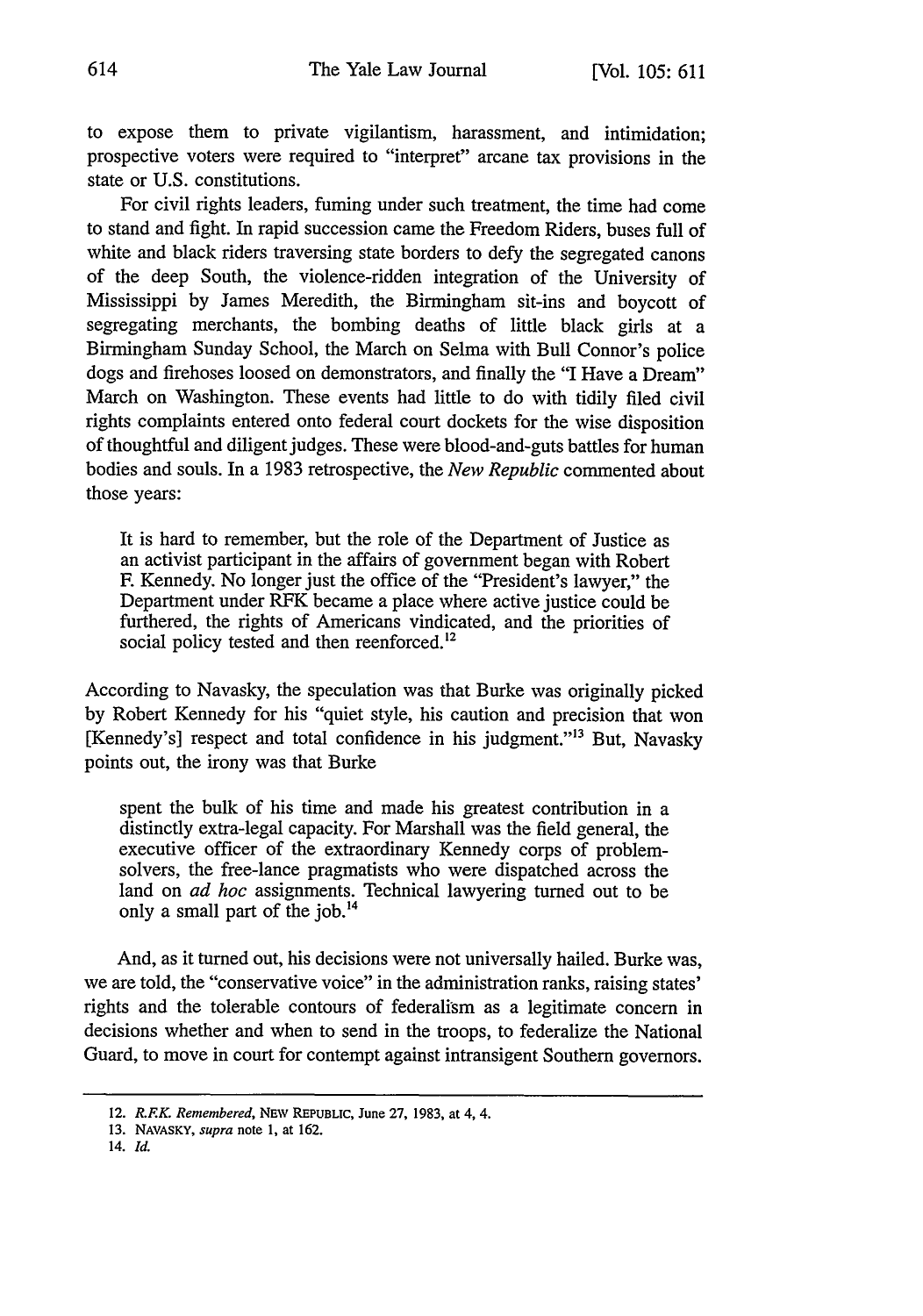#### Wald

He worried-some thought unduly-about the long-run implications of the federal government taking over local law responsibility. He pointed out repeatedly, "They [the locals] are going to be there when we leave." Yet he was in the middle of the decisionmaking process when 400 deputy marshals were dispatched to Montgomery to protect the Freedom Riders; when backup troops were mobilized for the integration of Ole Miss; and when a critical decision was made not to use police dogs as crowd control devices for the March on Washington. Still it was not enough for some civil rights activists, and eventually the stakes escalated for Burke, too. After the small children were bombed at their Sunday School, President Kennedy, with Burke's counsel, began the historic process that led to the passage of the Civil Rights Act of 1964. Burke was close by when the President drew his famous line in the sand:

If an American, because his skin is dark, cannot eat lunch in a restaurant open to the public, if he cannot send his children to the best public school available, if he cannot vote for the public officials who represent him, if, *in short, he cannot enjoy the full and free life which all of us want,* then who among us would be content to have the color of his skin changed *and stand in his place.* Who among us would then be content with the counsels of patience or delay.<sup>15</sup>

Only a month earlier, when the President had called the Alabama National Guard into federal service in response to the Birmingham bombings, Burke had reportedly commented, "He's gambling his presidency on this one."<sup>16</sup> The roulette wheel continued to spin.

One account of Burke's activities during this period is particularly illustrative-his negotiations to end the boycott by local black citizens of the white-owned segregated businesses in Birmingham:

There had been lunch-counter sit-ins, followed by protest marches, followed by Easter Sunday kneel-ins. There had been court injunctions, police dogs, cattle prods and the arrest of Martin Luther King, Jr., and thousands of other forms of harassment. By the time Burke Marshall arrived, thousands of Negroes were in the streets (over half of them children).

Marshall arrived and his technique was appropriate. He talked and talked and talked and talked. He reminded the whites of the minimal demands of the blacks—the right to have a cup of coffee, the right to token jobs, amnesty for the demonstrators. He warned King against trying to provoke outside troops, arguing that the solution had to

**<sup>15.</sup>** President John **F** Kennedy, Jr., Radio and Television Report to the American People on Civil Rights, **1963 PUB.** PAPERS 468, 469 (June **II, 1963).**

**<sup>16.</sup>** Richard Reeves, *Clinton's Big Gamble,* **SACRAMENTO** BEE, Sept. **25, 1993,** at B6.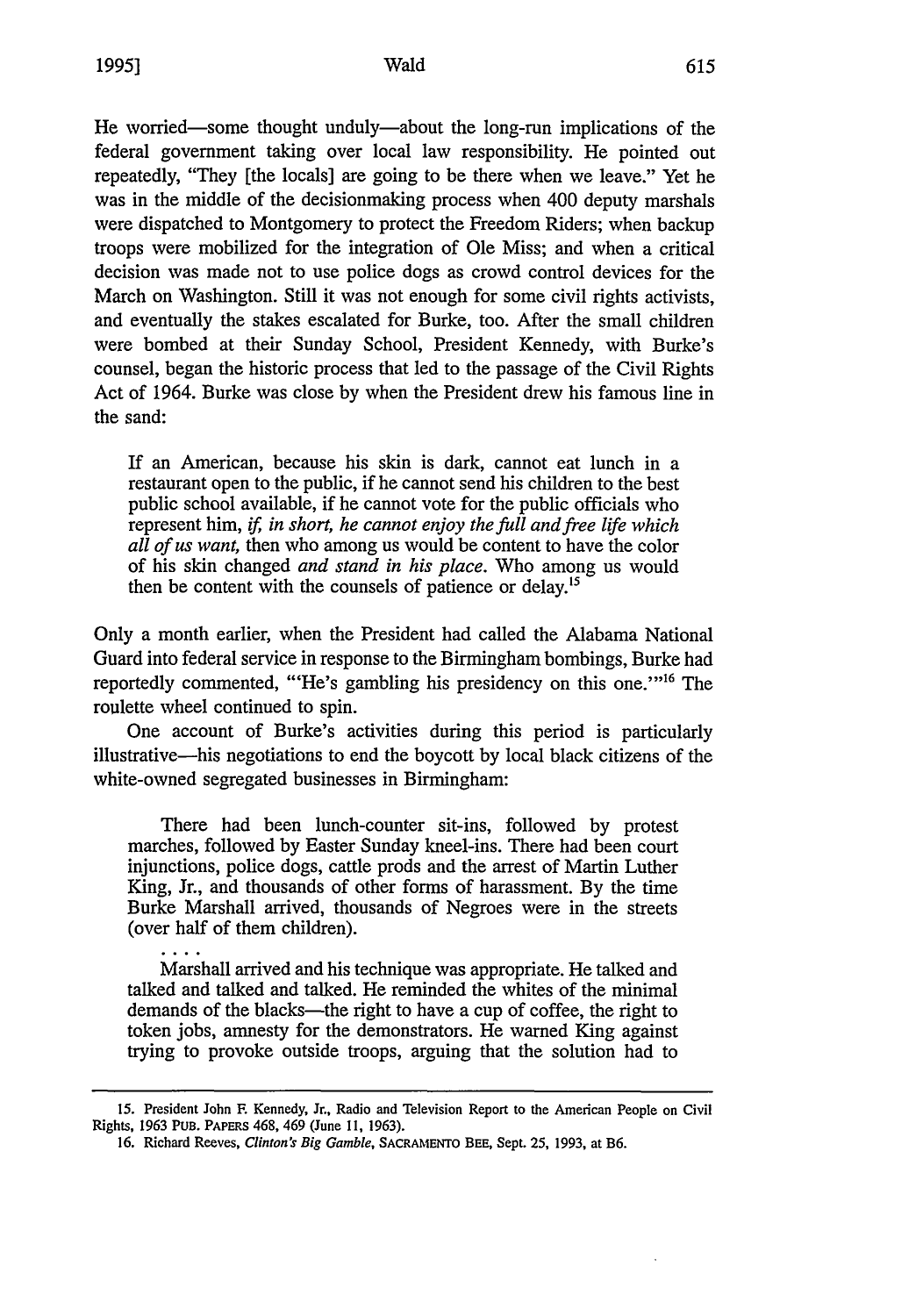come from within. And he warned local business leaders that failure to arrive at a solution was, among other things, bad for business.

... "I don't know what would have happened if it hadn't been for Burke," says one who was on the scene. "King would have been killed and we would have had either a civil war or hundreds of thousands of troops down here. That could have happened."<sup>17</sup>

In 1965, after he had served briefly under President Lyndon Johnson and Attorney General Nick Katzenbach, Burke left the Civil Rights Division, which would be led successively by two other Yalies, John Douglas and Steve Pollak, and still later in President Carter's administration by Drew Days—the Yale line of succession (in Democratic administrations) broken only by the controversial withdrawal of Lani Guinier's nomination in 1993. Thirty years later, Burke told a seminar reflecting on the accomplishments and significance of that tumultuous period:

When I came to the Civil Rights Division and when I worked with some of you, our mission was clear. It makes things easy if you have a very clear mission. Our mission was clearly to dismantle the system [of voting discrimination] that Judge Wisdom described in his *Louisiana* decision.... What we came to do, in the years that I was there, went far beyond that because we got deeply involved in what Judge Wisdom called the job of "making *Brown* sink in."

Now it seems to me that the Civil Rights Division has to redefine its mission because its mission is diffused by the diversity of interests

... **[There]** are people that are untouched by all the statutes that the Civil Rights Division has at its disposal to try to deal with racial problems of this country. They are the people in the inner cities that are growing up without educational hope; without economic hope; without law hope, just in terms of crime and crime abatement; without any escape so that it appears to go on generation after generation. There are millions of Americans who are identified both by economic class and by race and are left out and left behind.<sup>18</sup>

After leaving the Civil Rights Division, Burke went to IBM for several years as a corporate executive. But even in those years he never really left the public service. He joined issue on a wider battleground. He became the chair of the board of the newly created Vera Institute of Justice, a private organization devoted to working with local governments on the most intractable problems of our violence-ridden cities, including policing, court

<sup>17.</sup> NAVASKY, *supra* note 1, at 218-19.

*<sup>18.</sup> Symposium: The Department of Justice and the Civil Rights Act of 1964,26* PAc. **L.J.** 765, 809-10 (1995).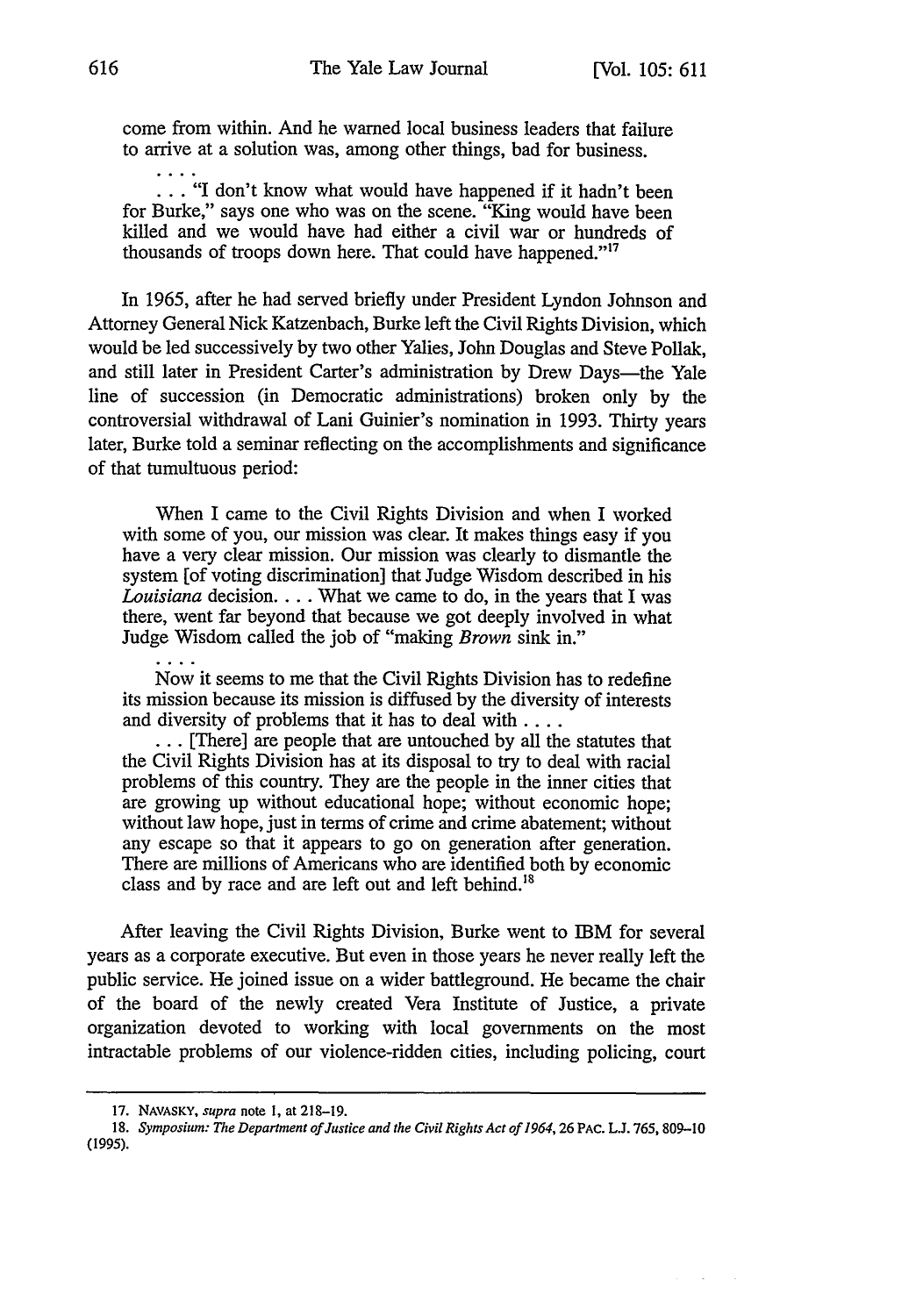#### Wald

administration, corrections, and low-cost housing. Herb Sturz, who helped found Vera and was for almost two decades its Executive Director writes:

No one I can think of could have brought Vera more credibility. Whenever Burke's name was mentioned there was instant respect.... The benefit of every doubt went Vera's way. Vera was the happy beneficiary of Burke's caring, wisdom and innate decency.

Burke, by force of example, makes people around him behave better than they otherwise might.<sup>19</sup>

During his double-decade tenure as chair of Vera from 1965 to 1986, Burke accomplished small miracles. Starting with a few dedicated staffers and a couple of donated rooms in a walk-up off Sixth Avenue (Dan Freed and I were among those early workers), the Institute pioneered the first bail reform project in the country, releasing nondangerous pretrial defendants with community ties who could not afford bail bonds. Within a few years there were sixty projects across the country replicating the Manhattan Bail Project. In 1966, when President Johnson signed the Bail Reform Act, he personally credited Vera's work as its source. There were other successes: diversion programs with treatment for narcotics addicts; the Bowery Project offering medical and counseling services as an alternative to the streets for 20,000 homeless alcoholics; community-policing programs that previewed national initiatives two decades later; a flagship Victim Service program for protecting and counseling victims of urban crime; community-service sentencing experiments; and low-cost housing projects.

Since its beginnings in the 1960s, Vera has spawned ten nonprofit private reform organizations, and now has a staff of 235. Burke stepped down from the chair several years ago, but remains an active board member and has recently accepted the chair of its latest spinoff, the Center for Employment Opportunities. The Center provides job training and employment to 1200 prisoners coming off of parole and out of prison onto the streets of New York City every year. Like Burke-spare, low-profile, and infinitely flexible-Vera has endured and contributed for thirty-five years to making the governmental systems that so vitally affect ordinary people's lives "play above their heads."

When Burke left the Civil Rights Division there were infinite battles unfinished or not yet joined. When he left Vera's chair, the tangible and important projects he had snaked through the Byzantine labyrinths of city bureaucracies had still not stemmed the tides of poverty, immigration, racism, and crime that overwhelm our cities. But he left a lasting mark on both terrains. Someone said about him: He had a "genius at getting adversaries to

**<sup>19.</sup>** Letter from Herbert Sturz to the Honorable Patricia M. Wald (Sept. 13, **1995)** (on file with author).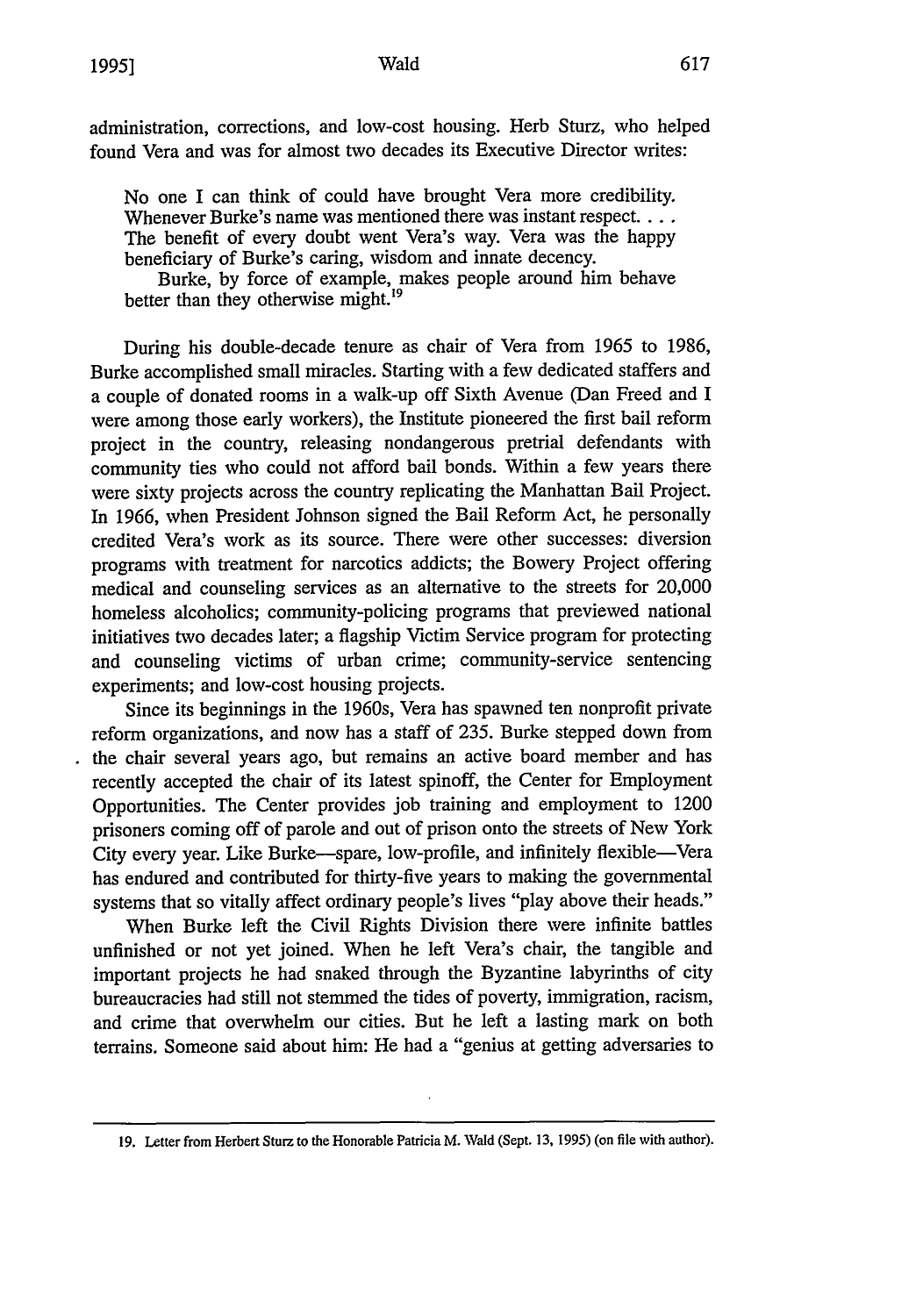translate lofty slogans into five- or six-point demands which could be mediated, arbitrated, negotiated."<sup>20</sup>

In the 1970s, Burke returned to Yale Law School. With typical understatement, he had been approached as a candidate for Dean, declined, and came on as a Deputy Dean, stayed a simple professor (if there is such a thing at YLS). In Joe Goldstein's words (who came to New Haven with Burke as a law student from the same U.S. Army service in Japan, and has remained his lifelong friend), Burke brought to Yale an "integrity," an "authenticity" that over the years has made him a "rock and a magnet" to the Yale students.<sup>2</sup> YLS students saw in their midst not merely someone who made history but someone who worried about it afterwards, and was still striving for honorable principles to draw on in those terrible moments of crisis that endlessly characterize public life. Burke hasn't sought the limelight and his modesty has never dimmed. As one of his colleagues reports, students in or out of his classes know his door is open and they freely knock.

And quite predictably he still struggles with the future of our public law and the tenets that drive our government servants. In the post-Watergate era, he wrote about the problem of "compelling obedience by public lawyers to the rule of law";<sup>22</sup> he underscored with a *mea culpa*, his own knowledge in the '60s of dubious searches and wiretappings, asking: "If it is not up to public lawyers-and perhaps to the legal profession as a whole-to implement such rules through their advice and their representation of clients, then on what segment of society, or what other distinguishable group, does that burden fall?"<sup>23</sup> He continued to meditate on the proper boundaries of federalism, and to voice opposition to post-Watergate proposals to limit the Department of Justice's function to law enforcement and to divorce it from policymaking: "The core of the Department's work, [he said,] in all its Divisions, **is...** deeply and inextricably interwoven with the policy decisions and directions of the President and his administration."<sup>24</sup> Watching the Department's role over the years, I think Burke had it right.

When you are into middle age—and beyond—it often seems as though you and those who have been important to you have lived many lives, been many different people at different times, some no longer recognizable or even remembered with clarity. It is audacious for most of us to hope that even one of our lives will leave its mark on the history of our times. If it happens, we are profoundly grateful to fate even if the mark is known only to ourselves or an intimate few. (Washington and the political life of America is full of single-

<sup>20.</sup> NAVASKY, supra note **1,** at 196.

<sup>21.</sup> Conversation with Prof. Joseph Goldstein, Professor of Law, Yale Law School (Sept. 20, **1995).**

<sup>22.</sup> Burke Marshall, *The Control of the Public Lawyer in* LAW **AND** THE **AMERICAN** FUTURE 167, 168 (Murray L. Schwartz ed., 1976).

<sup>23.</sup> *Id.* at 170.

<sup>24.</sup> *Id.* at 177.